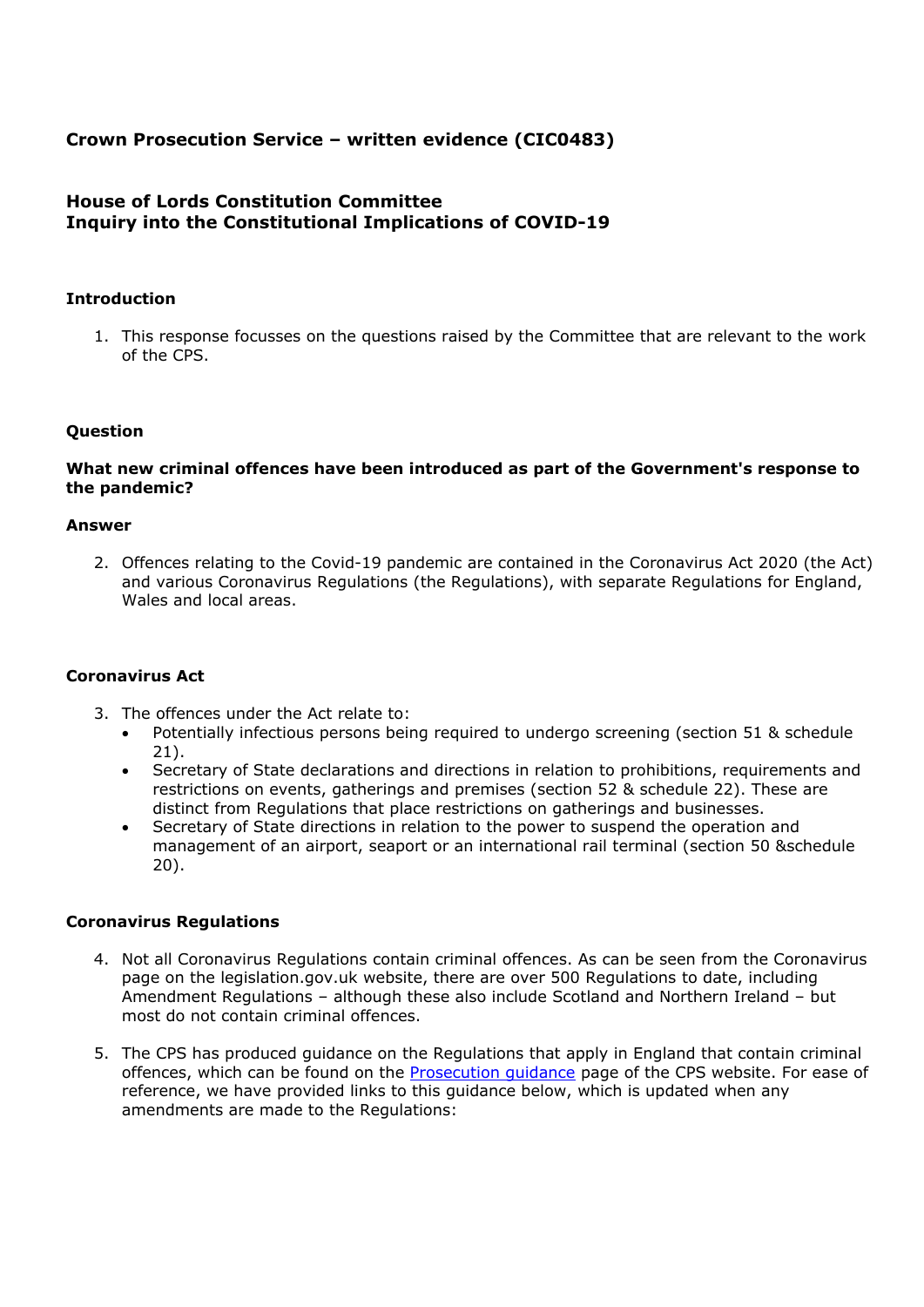- [Coronavirus:](https://www.cps.gov.uk/legal-guidance/coronavirus-health-protection-coronavirus-restrictions-england-regulations-2020) [Health](https://www.cps.gov.uk/legal-guidance/coronavirus-health-protection-coronavirus-restrictions-england-regulations-2020) [Protection](https://www.cps.gov.uk/legal-guidance/coronavirus-health-protection-coronavirus-restrictions-england-regulations-2020) [\(Coronavirus,](https://www.cps.gov.uk/legal-guidance/coronavirus-health-protection-coronavirus-restrictions-england-regulations-2020) [Restrictions\)](https://www.cps.gov.uk/legal-guidance/coronavirus-health-protection-coronavirus-restrictions-england-regulations-2020) [\(England\)](https://www.cps.gov.uk/legal-guidance/coronavirus-health-protection-coronavirus-restrictions-england-regulations-2020) [Regulations](https://www.cps.gov.uk/legal-guidance/coronavirus-health-protection-coronavirus-restrictions-england-regulations-2020) [2020](https://www.cps.gov.uk/legal-guidance/coronavirus-health-protection-coronavirus-restrictions-england-regulations-2020) [effective](https://www.cps.gov.uk/legal-guidance/coronavirus-health-protection-coronavirus-restrictions-england-regulations-2020) [from](https://www.cps.gov.uk/legal-guidance/coronavirus-health-protection-coronavirus-restrictions-england-regulations-2020) [13.00](https://www.cps.gov.uk/legal-guidance/coronavirus-health-protection-coronavirus-restrictions-england-regulations-2020) [on](https://www.cps.gov.uk/legal-guidance/coronavirus-health-protection-coronavirus-restrictions-england-regulations-2020) [26](https://www.cps.gov.uk/legal-guidance/coronavirus-health-protection-coronavirus-restrictions-england-regulations-2020) [March](https://www.cps.gov.uk/legal-guidance/coronavirus-health-protection-coronavirus-restrictions-england-regulations-2020) [2020](https://www.cps.gov.uk/legal-guidance/coronavirus-health-protection-coronavirus-restrictions-england-regulations-2020) [–](https://www.cps.gov.uk/legal-guidance/coronavirus-health-protection-coronavirus-restrictions-england-regulations-2020) [3](https://www.cps.gov.uk/legal-guidance/coronavirus-health-protection-coronavirus-restrictions-england-regulations-2020) [July](https://www.cps.gov.uk/legal-guidance/coronavirus-health-protection-coronavirus-restrictions-england-regulations-2020) [2020](https://www.cps.gov.uk/legal-guidance/coronavirus-health-protection-coronavirus-restrictions-england-regulations-2020)
- [Coronavirus:](https://www.cps.gov.uk/legal-guidance/coronavirus-health-protection-coronavirus-restrictions-no2-england-regulations-2020) [Health](https://www.cps.gov.uk/legal-guidance/coronavirus-health-protection-coronavirus-restrictions-no2-england-regulations-2020) [Protection](https://www.cps.gov.uk/legal-guidance/coronavirus-health-protection-coronavirus-restrictions-no2-england-regulations-2020) [\(Coronavirus,](https://www.cps.gov.uk/legal-guidance/coronavirus-health-protection-coronavirus-restrictions-no2-england-regulations-2020) [Restrictions\)](https://www.cps.gov.uk/legal-guidance/coronavirus-health-protection-coronavirus-restrictions-no2-england-regulations-2020) [\(No.2\)](https://www.cps.gov.uk/legal-guidance/coronavirus-health-protection-coronavirus-restrictions-no2-england-regulations-2020) [\(England\)](https://www.cps.gov.uk/legal-guidance/coronavirus-health-protection-coronavirus-restrictions-no2-england-regulations-2020) [Regulations](https://www.cps.gov.uk/legal-guidance/coronavirus-health-protection-coronavirus-restrictions-no2-england-regulations-2020) [2020](https://www.cps.gov.uk/legal-guidance/coronavirus-health-protection-coronavirus-restrictions-no2-england-regulations-2020)
- [Coronavirus:](https://www.cps.gov.uk/legal-guidance/coronavirus-health-protection-coronavirus-international-travel-and-public-health) [Health](https://www.cps.gov.uk/legal-guidance/coronavirus-health-protection-coronavirus-international-travel-and-public-health) [Protection](https://www.cps.gov.uk/legal-guidance/coronavirus-health-protection-coronavirus-international-travel-and-public-health) [\(Coronavirus,](https://www.cps.gov.uk/legal-guidance/coronavirus-health-protection-coronavirus-international-travel-and-public-health) [International](https://www.cps.gov.uk/legal-guidance/coronavirus-health-protection-coronavirus-international-travel-and-public-health) [Travel](https://www.cps.gov.uk/legal-guidance/coronavirus-health-protection-coronavirus-international-travel-and-public-health) [and](https://www.cps.gov.uk/legal-guidance/coronavirus-health-protection-coronavirus-international-travel-and-public-health) [Public](https://www.cps.gov.uk/legal-guidance/coronavirus-health-protection-coronavirus-international-travel-and-public-health) [Health](https://www.cps.gov.uk/legal-guidance/coronavirus-health-protection-coronavirus-international-travel-and-public-health) [Information\)](https://www.cps.gov.uk/legal-guidance/coronavirus-health-protection-coronavirus-international-travel-and-public-health) [\(England\)](https://www.cps.gov.uk/legal-guidance/coronavirus-health-protection-coronavirus-international-travel-and-public-health) [\(Amendment\)](https://www.cps.gov.uk/legal-guidance/coronavirus-health-protection-coronavirus-international-travel-and-public-health) [Regulations](https://www.cps.gov.uk/legal-guidance/coronavirus-health-protection-coronavirus-international-travel-and-public-health) [2020](https://www.cps.gov.uk/legal-guidance/coronavirus-health-protection-coronavirus-international-travel-and-public-health)
- [Coronavirus:](https://www.cps.gov.uk/legal-guidance/coronavirus-health-protection-coronavirus-wearing-face-coverings-public-transport) [Health](https://www.cps.gov.uk/legal-guidance/coronavirus-health-protection-coronavirus-wearing-face-coverings-public-transport) [Protection](https://www.cps.gov.uk/legal-guidance/coronavirus-health-protection-coronavirus-wearing-face-coverings-public-transport) [\(Coronavirus,](https://www.cps.gov.uk/legal-guidance/coronavirus-health-protection-coronavirus-wearing-face-coverings-public-transport) [Wearing](https://www.cps.gov.uk/legal-guidance/coronavirus-health-protection-coronavirus-wearing-face-coverings-public-transport) [of](https://www.cps.gov.uk/legal-guidance/coronavirus-health-protection-coronavirus-wearing-face-coverings-public-transport) [Face](https://www.cps.gov.uk/legal-guidance/coronavirus-health-protection-coronavirus-wearing-face-coverings-public-transport) [Coverings](https://www.cps.gov.uk/legal-guidance/coronavirus-health-protection-coronavirus-wearing-face-coverings-public-transport) [on](https://www.cps.gov.uk/legal-guidance/coronavirus-health-protection-coronavirus-wearing-face-coverings-public-transport) [Public](https://www.cps.gov.uk/legal-guidance/coronavirus-health-protection-coronavirus-wearing-face-coverings-public-transport) [Transport\)](https://www.cps.gov.uk/legal-guidance/coronavirus-health-protection-coronavirus-wearing-face-coverings-public-transport) [\(England\)](https://www.cps.gov.uk/legal-guidance/coronavirus-health-protection-coronavirus-wearing-face-coverings-public-transport) [Regulations](https://www.cps.gov.uk/legal-guidance/coronavirus-health-protection-coronavirus-wearing-face-coverings-public-transport) [2020](https://www.cps.gov.uk/legal-guidance/coronavirus-health-protection-coronavirus-wearing-face-coverings-public-transport)
- [Coronavirus:](https://www.cps.gov.uk/legal-guidance/coronavirus-health-protection-coronavirus-wearing-face-coverings-relevant-place) [The](https://www.cps.gov.uk/legal-guidance/coronavirus-health-protection-coronavirus-wearing-face-coverings-relevant-place) [Health](https://www.cps.gov.uk/legal-guidance/coronavirus-health-protection-coronavirus-wearing-face-coverings-relevant-place) [Protection](https://www.cps.gov.uk/legal-guidance/coronavirus-health-protection-coronavirus-wearing-face-coverings-relevant-place) [\(Coronavirus,](https://www.cps.gov.uk/legal-guidance/coronavirus-health-protection-coronavirus-wearing-face-coverings-relevant-place) [Wearing](https://www.cps.gov.uk/legal-guidance/coronavirus-health-protection-coronavirus-wearing-face-coverings-relevant-place) [of](https://www.cps.gov.uk/legal-guidance/coronavirus-health-protection-coronavirus-wearing-face-coverings-relevant-place) [Face](https://www.cps.gov.uk/legal-guidance/coronavirus-health-protection-coronavirus-wearing-face-coverings-relevant-place) [Coverings](https://www.cps.gov.uk/legal-guidance/coronavirus-health-protection-coronavirus-wearing-face-coverings-relevant-place) [in](https://www.cps.gov.uk/legal-guidance/coronavirus-health-protection-coronavirus-wearing-face-coverings-relevant-place) [a](https://www.cps.gov.uk/legal-guidance/coronavirus-health-protection-coronavirus-wearing-face-coverings-relevant-place) [Relevant](https://www.cps.gov.uk/legal-guidance/coronavirus-health-protection-coronavirus-wearing-face-coverings-relevant-place) [Place\)](https://www.cps.gov.uk/legal-guidance/coronavirus-health-protection-coronavirus-wearing-face-coverings-relevant-place) [\(England\)](https://www.cps.gov.uk/legal-guidance/coronavirus-health-protection-coronavirus-wearing-face-coverings-relevant-place) [Regulations](https://www.cps.gov.uk/legal-guidance/coronavirus-health-protection-coronavirus-wearing-face-coverings-relevant-place) [2020](https://www.cps.gov.uk/legal-guidance/coronavirus-health-protection-coronavirus-wearing-face-coverings-relevant-place)
- [Coronavirus](https://www.cps.gov.uk/legal-guidance/coronavirus-regulations-affecting-hospitality-18-september-2020) [–](https://www.cps.gov.uk/legal-guidance/coronavirus-regulations-affecting-hospitality-18-september-2020) [Regulations](https://www.cps.gov.uk/legal-guidance/coronavirus-regulations-affecting-hospitality-18-september-2020) [affecting](https://www.cps.gov.uk/legal-guidance/coronavirus-regulations-affecting-hospitality-18-september-2020) [Hospitality](https://www.cps.gov.uk/legal-guidance/coronavirus-regulations-affecting-hospitality-18-september-2020) [from](https://www.cps.gov.uk/legal-guidance/coronavirus-regulations-affecting-hospitality-18-september-2020) [18](https://www.cps.gov.uk/legal-guidance/coronavirus-regulations-affecting-hospitality-18-september-2020) [September](https://www.cps.gov.uk/legal-guidance/coronavirus-regulations-affecting-hospitality-18-september-2020) [2020](https://www.cps.gov.uk/legal-guidance/coronavirus-regulations-affecting-hospitality-18-september-2020)
- [Coronavirus:](https://www.cps.gov.uk/legal-guidance/coronavirus-self-isolation-regulations) [Self-Isolation](https://www.cps.gov.uk/legal-guidance/coronavirus-self-isolation-regulations) [Regulations](https://www.cps.gov.uk/legal-guidance/coronavirus-self-isolation-regulations)
- [Coronavirus:](https://www.cps.gov.uk/legal-guidance/coronavirus-local-coronavirus-regulations-tier-1) [Local](https://www.cps.gov.uk/legal-guidance/coronavirus-local-coronavirus-regulations-tier-1) [Coronavirus](https://www.cps.gov.uk/legal-guidance/coronavirus-local-coronavirus-regulations-tier-1) [Regulations](https://www.cps.gov.uk/legal-guidance/coronavirus-local-coronavirus-regulations-tier-1) [Tier](https://www.cps.gov.uk/legal-guidance/coronavirus-local-coronavirus-regulations-tier-1) [1](https://www.cps.gov.uk/legal-guidance/coronavirus-local-coronavirus-regulations-tier-1)
- [Coronavirus:](https://www.cps.gov.uk/legal-guidance/coronavirus-local-coronavirus-regulations-tier-2) [Local](https://www.cps.gov.uk/legal-guidance/coronavirus-local-coronavirus-regulations-tier-2) [Coronavirus](https://www.cps.gov.uk/legal-guidance/coronavirus-local-coronavirus-regulations-tier-2) [Regulations](https://www.cps.gov.uk/legal-guidance/coronavirus-local-coronavirus-regulations-tier-2) [Tier](https://www.cps.gov.uk/legal-guidance/coronavirus-local-coronavirus-regulations-tier-2) [2](https://www.cps.gov.uk/legal-guidance/coronavirus-local-coronavirus-regulations-tier-2)
- [Coronavirus:](https://www.cps.gov.uk/legal-guidance/coronavirus-local-coronavirus-regulations-tier-3) [Local](https://www.cps.gov.uk/legal-guidance/coronavirus-local-coronavirus-regulations-tier-3) [Coronavirus](https://www.cps.gov.uk/legal-guidance/coronavirus-local-coronavirus-regulations-tier-3) [Regulations](https://www.cps.gov.uk/legal-guidance/coronavirus-local-coronavirus-regulations-tier-3) [Tier](https://www.cps.gov.uk/legal-guidance/coronavirus-local-coronavirus-regulations-tier-3) [3](https://www.cps.gov.uk/legal-guidance/coronavirus-local-coronavirus-regulations-tier-3)
- [Coronavirus:](https://www.cps.gov.uk/legal-guidance/coronavirus-national-restrictions-movement-gatherings-and-businesses-effective-5) [National](https://www.cps.gov.uk/legal-guidance/coronavirus-national-restrictions-movement-gatherings-and-businesses-effective-5) [restrictions](https://www.cps.gov.uk/legal-guidance/coronavirus-national-restrictions-movement-gatherings-and-businesses-effective-5) [on](https://www.cps.gov.uk/legal-guidance/coronavirus-national-restrictions-movement-gatherings-and-businesses-effective-5) [movement,](https://www.cps.gov.uk/legal-guidance/coronavirus-national-restrictions-movement-gatherings-and-businesses-effective-5) [gatherings](https://www.cps.gov.uk/legal-guidance/coronavirus-national-restrictions-movement-gatherings-and-businesses-effective-5) [and](https://www.cps.gov.uk/legal-guidance/coronavirus-national-restrictions-movement-gatherings-and-businesses-effective-5) [businesses,](https://www.cps.gov.uk/legal-guidance/coronavirus-national-restrictions-movement-gatherings-and-businesses-effective-5) [effective](https://www.cps.gov.uk/legal-guidance/coronavirus-national-restrictions-movement-gatherings-and-businesses-effective-5) [from](https://www.cps.gov.uk/legal-guidance/coronavirus-national-restrictions-movement-gatherings-and-businesses-effective-5) [5](https://www.cps.gov.uk/legal-guidance/coronavirus-national-restrictions-movement-gatherings-and-businesses-effective-5) [November](https://www.cps.gov.uk/legal-guidance/coronavirus-national-restrictions-movement-gatherings-and-businesses-effective-5) [2020](https://www.cps.gov.uk/legal-guidance/coronavirus-national-restrictions-movement-gatherings-and-businesses-effective-5)
- [Coronavirus](https://www.cps.gov.uk/legal-guidance/coronavirus-health-protection-coronavius-restrictions-all-tiers-england-regulations) [-](https://www.cps.gov.uk/legal-guidance/coronavirus-health-protection-coronavius-restrictions-all-tiers-england-regulations) [All](https://www.cps.gov.uk/legal-guidance/coronavirus-health-protection-coronavius-restrictions-all-tiers-england-regulations) [Tiers](https://www.cps.gov.uk/legal-guidance/coronavirus-health-protection-coronavius-restrictions-all-tiers-england-regulations) [Regulations](https://www.cps.gov.uk/legal-guidance/coronavirus-health-protection-coronavius-restrictions-all-tiers-england-regulations) [-](https://www.cps.gov.uk/legal-guidance/coronavirus-health-protection-coronavius-restrictions-all-tiers-england-regulations) [England](https://www.cps.gov.uk/legal-guidance/coronavirus-health-protection-coronavius-restrictions-all-tiers-england-regulations) [-](https://www.cps.gov.uk/legal-guidance/coronavirus-health-protection-coronavius-restrictions-all-tiers-england-regulations) [2020](https://www.cps.gov.uk/legal-guidance/coronavirus-health-protection-coronavius-restrictions-all-tiers-england-regulations)
- 6. The CPS also works with the Ministry of Justice and the Police National Legal Database (PNLD) to create new National Standard Offence Wordings, for charging purposes, for all new offences under the Coronavirus Regulations. These are placed on the PLND database for access by the police, CPS and HM Courts and Tribunal Service.
- 7. Each set of Regulations contains a number of summary only offences that relate to breaches or contraventions of a large number of restrictions, prohibitions, instructions and requirements imposed by the Regulations. These cover, for example, movement outside the home, gatherings, restrictions on businesses and services, face coverings, hospitality, self-isolation and international travel.
- 8. The police and other authorised persons may issue a fixed penalty notice (FPN) to anyone aged 18 or over who they reasonably believe has committed an offence under these Regulations. The level of the fine in the fixed penalty notice varies according to the type of breach and whether it is a first or subsequent breach. FPNs can be issued for up to  $£10,000$  for some breaches including, for example, organising or facilitating a house party of more than 30 persons.

# **Question**

# **Is criminalisation a proportionate, justified and appropriate response?**

# **Answer**

- 9. Our answer focusses on the narrower but related issue: what is the approach in practice to prosecution of persons who contravene the Regulations?
- 10. The CPS does not investigate cases but is referred cases from the police and other investigators. Whether a case is subject to criminal proceedings is therefore firstly subject to the approach of the police.
- 11. For enforcement of breaches of Coronavirus Regulations, the police have adopted the "Four Es" approach -Engage, Explain, Encourage, Enforce. Since this aims to educate the public and take a proportionate response to enforcement, many contraventions of the Regulations are not met with an FPN. Moreover, prosecutions are very much a last resort, as if the police do issue an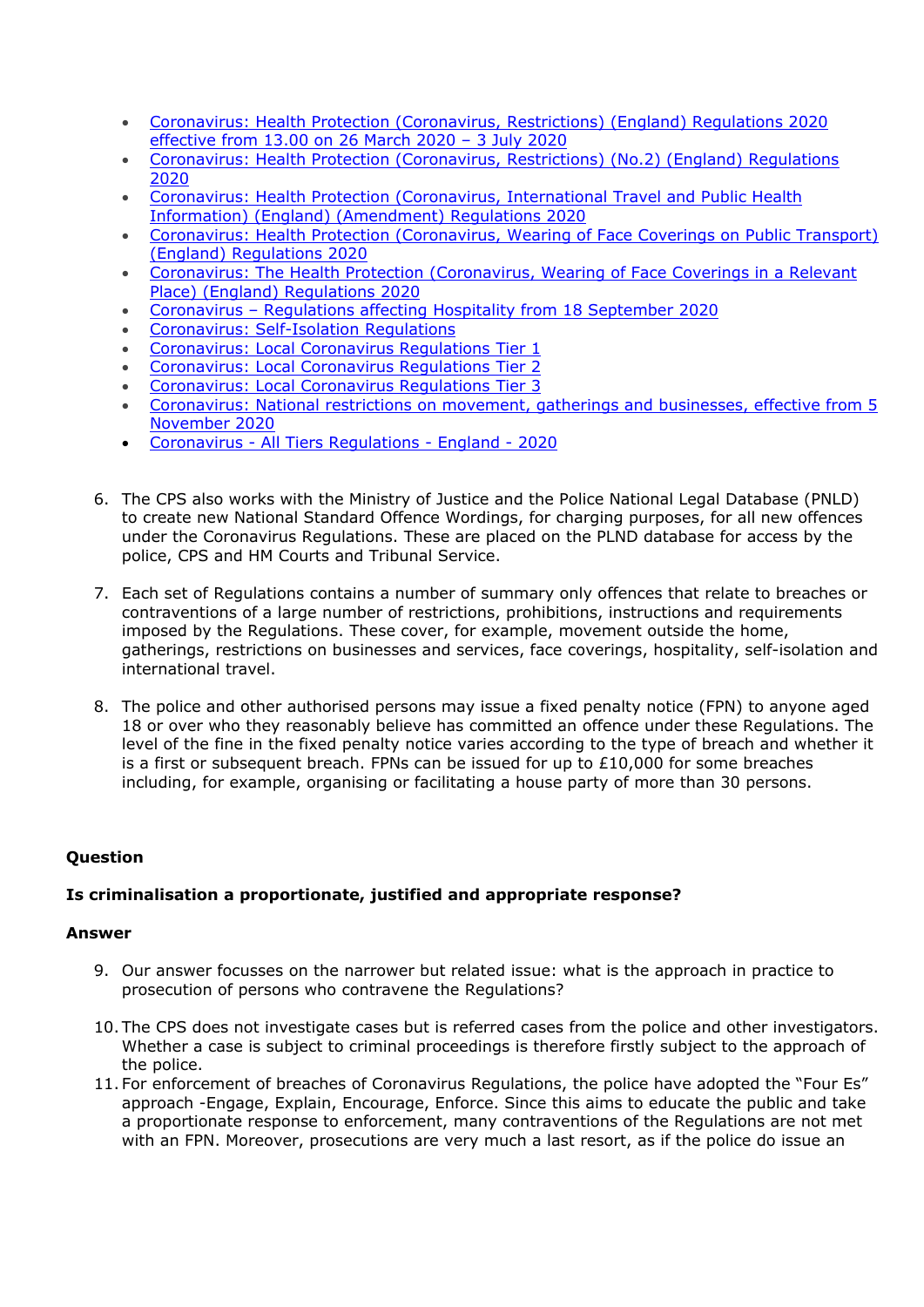FPN and it is paid within the relevant period, under the Regulations the person cannot be charged with, or convicted of, a criminal offence.

12. In line with the [Director's](https://www.cps.gov.uk/legal-guidance/charging-directors-guidance-2013-fifth-edition-may-2013-revised-arrangements) [Guidance](https://www.cps.gov.uk/legal-guidance/charging-directors-guidance-2013-fifth-edition-may-2013-revised-arrangements) [on](https://www.cps.gov.uk/legal-guidance/charging-directors-guidance-2013-fifth-edition-may-2013-revised-arrangements) [Charging,](https://www.cps.gov.uk/legal-guidance/charging-directors-guidance-2013-fifth-edition-may-2013-revised-arrangements) the police are authorised to charge all offences under the Regulations but these are reviewed by the CPS if the CPS assumes responsibility for the case, which will depend on whether the case is charged under the single justice procedure: see below . At this point, the CPS determines whether the alleged offending merits a prosecution and, if so, whether the correct charge has been applied to the offending.

#### **The public interest**

- 13. The approach of the CPS is governed by under [The](https://www.cps.gov.uk/publication/code-crown-prosecutors) [Code](https://www.cps.gov.uk/publication/code-crown-prosecutors) [for](https://www.cps.gov.uk/publication/code-crown-prosecutors) [Crown](https://www.cps.gov.uk/publication/code-crown-prosecutors) [Prosecutors](https://www.cps.gov.uk/publication/code-crown-prosecutors) (The Code), which sets out the general principles to be applied when making decisions about prosecutions. Under The Code, a prosecution must only be started or continued if it passes both stages of the Full Code Test. At the first stage, the prosecutor must be satisfied that there is sufficient evidence to provide a realistic prospect of conviction. If this is met, prosecutors must go on to consider the second stage, whether a prosecution is required in the public interest, as it has never been the rule that a prosecution will automatically take place when there is sufficient evidence to prosecute a case.
- 14. The Code provides a number of questions that prosecutors should consider when deciding the public interest. These questions address: the seriousness of the offence; the suspect's level of culpability, the harm to the victim; the suspect's age and maturity; the impact on the community; whether prosecution is a proportionate response; and whether sources of information require protecting.
- 15. Prosecutors determine the relevant public interest factors for and against prosecution by considering these questions. These factors, together with any public interest factors set out in relevant guidance or policy issued by the Director of Public Prosecutions enable prosecutors to form an overall assessment of the public interest.
- 16. The guidance issued on the Coronavirus Regulations contains a section on Charging practice, which addresses the public interest in prosecuting offences under the Regulations. It states:

*Prosecutors are reminded that the issuing of criminal proceedings is likely to have been a matter of last resort … Given that the offences in the Regulations are related to measures imposed to prevent the spread of infection throughout the UK, and potentially high incidences of serious illness and death, they should be considered serious. A prosecution will therefore likely be required in the public interest in the majority of cases.*

#### **The European Convention on Human Rights**

- 17. The Code also provides that: *Prosecutors must apply the principles of the European Convention on Human Rights, in accordance with the Human Rights Act 1998, at each stage of a case.* In practice this means that when reviewing cases prosecutors must also consider whether any Convention rights might be engaged, including those of victims and witnesses as well as defendants and, if so, whether any interference with a qualified right is lawful and proportionate and therefore justified.
- 18. The various prohibitions, requirements and restrictions in the Regulations, and the related offences for contravention of these, may engage convention rights under Article 8 (private and family life) and Article 11 (freedom of assembly and association). These are both qualified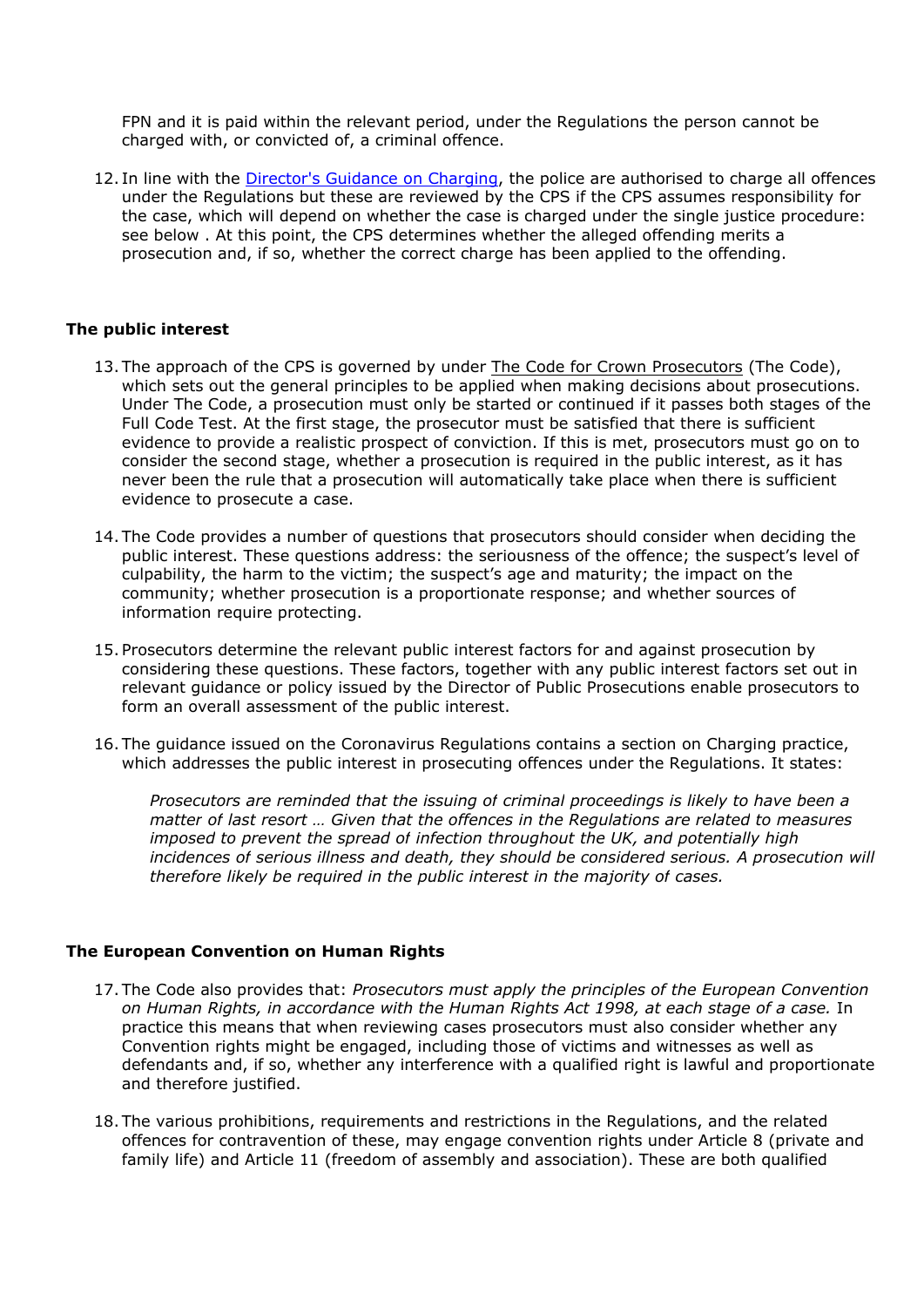rights, which may be legitimately interfered with, in order to protect the wider public interest. The interference must be necessary in a democratic society in the interests of national security or public safety, for the prevention of disorder or crime, for the protection of health or morals or for the protection of the rights and freedoms of others.

- 19. These rights must therefore be balanced against the rights of others and the wider public interest, including the Article 2 right to life. Article 17 of the Convention also protects against the limitation or destruction of the rights of others by the assertion of an individual's rights.
- 20. The extent to which the measures set out in the Act and Regulations are necessary will depend on the risk of prevalence of Covid-19 within the community, and where this risk is present the measures are likely to be considered necessary and proportionate in achieving the aims referred to above.
- 21. For these reasons, interference with A8 or A11 rights is likely to be justified.

# **Question**

**Have the new criminal offences introduced in response to the pandemic been sufficiently clear to the public authorities responsible for their interpretation and enforcement (including the police and the Crown Prosecution Service)?**

## **Answer**

## **Best practice**

- 22. From a CPS perspective, best practice when introducing legislation that contains new criminal offences, would be to consult with relevant stakeholders, including the CPS, and possibly the wider public over an appropriate time period, so as to clarify the policy aims and develop draft legislation to meet those aims, before introducing the legislation to Parliament, where it would be subjected to scrutiny and debate, prior to it coming into force. It is also desirable that legislation is accompanied by a detailed Explanatory Memorandum, explaining each Regulation or section of an Act, to aid those who are required to understand the legislation.
- 23. Where legislation contains new criminal offences, the CPS will usually assist with the development of the policy and / or the draft legislation, through close liaison with the government department that is responsible for the legislation. This involvement seeks to ensure, for instance, that any new offences: fill an existing gap in the criminal law; avoid unnecessary overlap with existing offences; are drafted clearly; are fit for purpose, in that it will be possible to obtain evidence to prove the offence; are categorised appropriately, in terms of whether they should be prosecuted in the magistrates' court or Crown Court; and attract an appropriate sentence on conviction. It should be stressed, however, that the final say on these matters is not for the CPS, as it does not create legislation, but for the relevant government department.
- 24. The CPS will also develop new legal guidance and training in anticipation of any new legislation. By being involved in its development from an early stage, this allows the CPS to have a clearer understanding of the legislation and its policy intent, which aids interpretation and allows us to provide more meaningful guidance and training for prosecutors. We will also work with the police and other investigators, to ensure a consistent approach to the enforcement and prosecution of new offences.
- 25. Even where best practice is achieved, it is of course not usually the case that the legislation and new criminal offences are readily understood in the same way by all legal practitioners.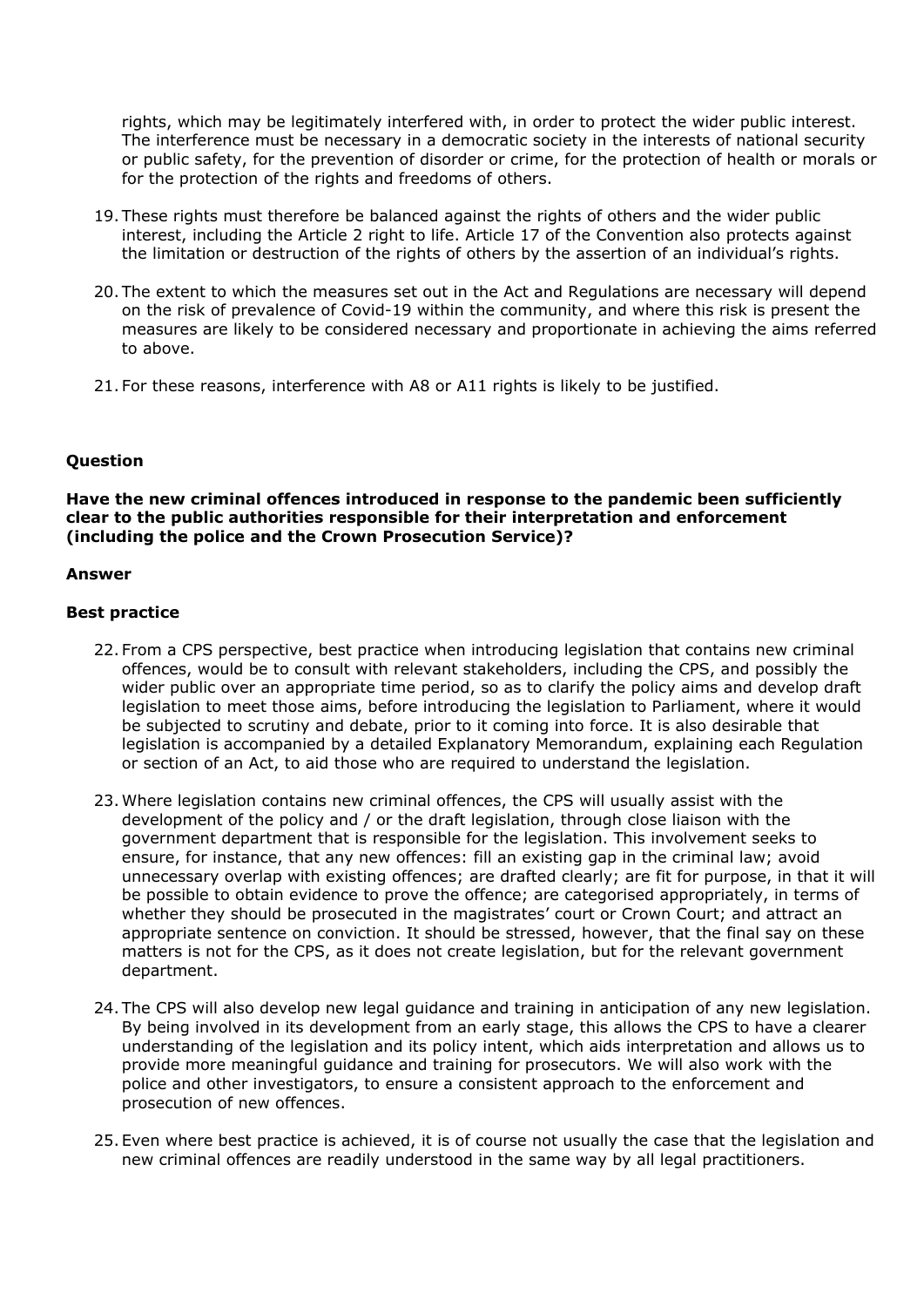Arguments may be heard in court proceedings about the meaning of statutory provisions, which may eventually result in the courts interpreting the provisions and developing a body of case law on the particular area. Therefore, any perceived failures in terms of the Regulations' clarity, and the ability of public authorities to interpret them, needs to viewed in this context.

## **Coronavirus Regulations**

- 26. The CPS acknowledges that the imminent threat posed by the Covid-19 pandemic has caused the Government to introduce emergency legislation at short notice in exercise of the powers conferred by the Public Health (Control of Disease) Act 1984. In such circumstances, it is clearly difficult to achieve the "best practice" described above.
- 27. However, despite the speed with which the various Regulations have been introduced, the CPS has had the opportunity to work with Government Departments and the police to aid our understanding of the policy intent behind the Regulations and to raise any practical difficulties we have encountered in enforcing them. In particular:
	- Prior to the first Health protection Regulations coming into force in March 2020, the CPS viewed and commented on a number of draft Regulations, helping to clarify the text and ironing out any perceived problems. Since this text served as the basis for a number of subsequent Regulations, CPS involvement has ensured that we are able to readily interpret most of the provisions, to assist the police by way of advice, and to enforce them through prosecutions.
	- The CPS continues to support the police and Government Departments by providing feedback on new draft Regulations and Amendments via a legal working group set up under the NPCC Operation Talla response.
	- We also provide ongoing feedback on any statutory provisions that are not clear or prove to be difficult to enforce in practice and could be improved upon. If necessary, these may be the subject of working group discussions with the police and other Government Departments. At times, such provisions have been amended in subsequent Regulations.
	- The CPS also provides feedback to the police on police guidance, which ensures a consistent interpretation of, and approach to, enforcement of the Regulations by the CPS and the police.
- 28.As a result of this involvement, the CPS has been able to produce and publish the guidance copied above at the same time, or shortly after, any new Regulations or Amendments have been brought into force. We were also able to roll out training for CPS prosecutors shortly after the Act and the first Regulations became law.
- 29. Prosecutors have therefore had the benefit of guidance and training from an early stage, to aid their understanding of the new offences in the Regulations.

#### **Question**

**How should the new measures introduced in response to the pandemic be communicated and explained to those enforcing the rules and members of the public?**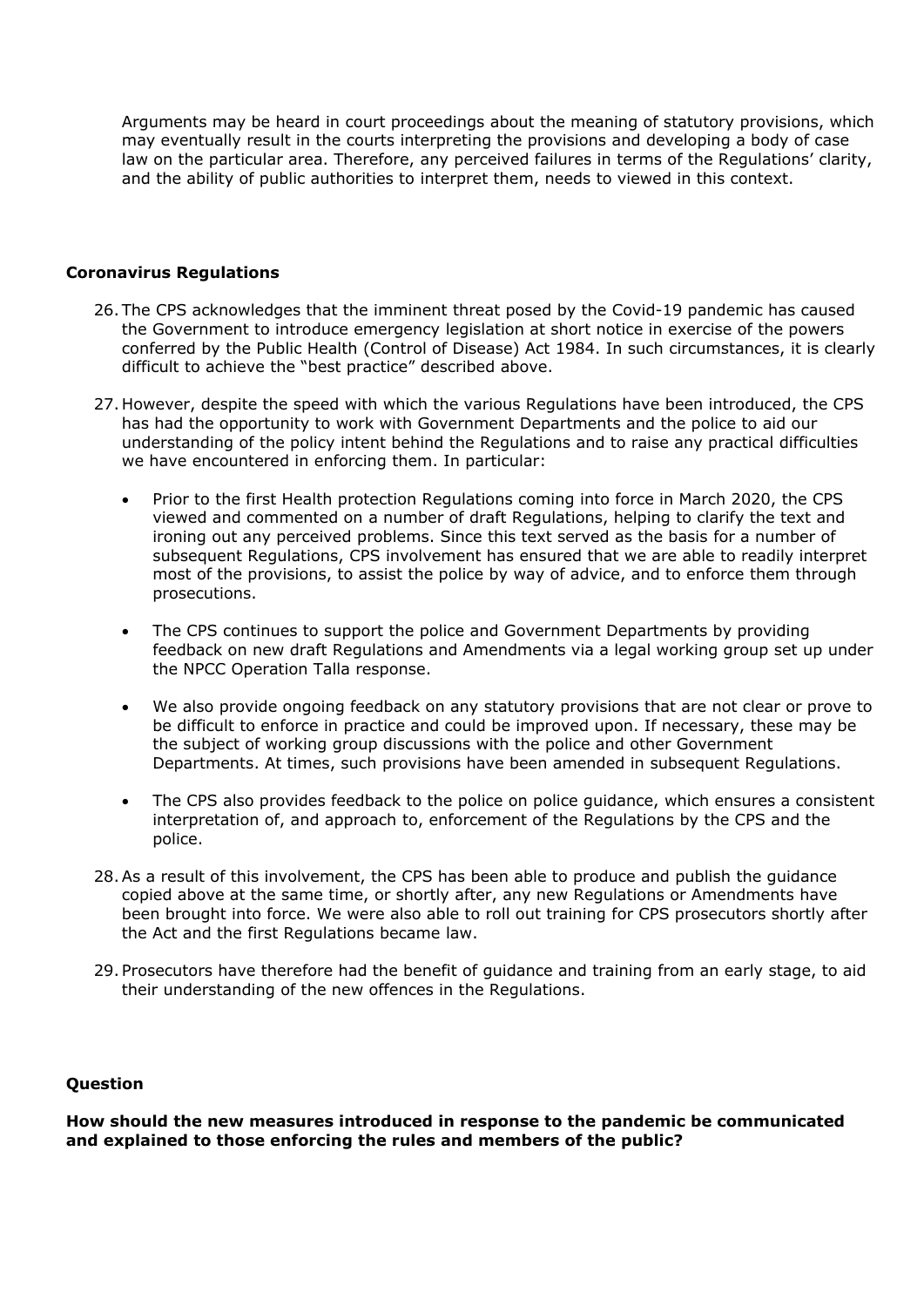#### **Answer**

- 30. Please see our answer above to the question on the clarity of new criminal offences.
- 31. The section on "Best practice" sets out the preferred way in which such measures should be communicated to the CPS. We acknowledge that not all of this was possible due to the pandemic emergency; and that the communications we have received, with the opportunity for feedback, have been reasonable in the circumstances.

## **Question**

## **What factors led to wrongful arrests and convictions under the emergency powers and how might these have been avoided?**

#### **Answer**

- 32.As stated above, offences under the Act and Regulations are charged by the police. In the case of the Regulations offences, this will usually be after the non-payment of a FPN fine.
- 33. The Coronavirus Act came into force on 25 March 2020 and the [Health](https://www.legislation.gov.uk/uksi/2020/350/contents) [Protection](https://www.legislation.gov.uk/uksi/2020/350/contents) [\(Coronavirus,](https://www.legislation.gov.uk/uksi/2020/350/contents) [Restrictions\)](https://www.legislation.gov.uk/uksi/2020/350/contents) [\(England\)](https://www.legislation.gov.uk/uksi/2020/350/contents) [Regulations](https://www.legislation.gov.uk/uksi/2020/350/contents) [2020](https://www.legislation.gov.uk/uksi/2020/350/contents) and the [Health](https://www.legislation.gov.uk/wsi/2020/353/contents) [Protection](https://www.legislation.gov.uk/wsi/2020/353/contents) [\(Coronavirus](https://www.legislation.gov.uk/wsi/2020/353/contents) [Restrictions\)](https://www.legislation.gov.uk/wsi/2020/353/contents) [\(Wales\)](https://www.legislation.gov.uk/wsi/2020/353/contents) [Regulations](https://www.legislation.gov.uk/wsi/2020/353/contents) [2020](https://www.legislation.gov.uk/wsi/2020/353/contents) came into force the following day (these Regulations were revoked on 4 July 2020 and 11 July 2020 respectively).
- 34. Offences under these Regulation were, as of 3 June 2020, 'specified' by the Attorney General to enable the Single Justice Procedure (SJP) to be utilised to initiate proceedings. The SJP procedure applies solely to summary only, non-imprisonable offences, where the defendant is 18 years or over when charged. The procedure allows the defendant to indicate their plea through the post and a single justice will determine the level of fine on the papers. The CPS only become involved in the SJP if and when a defendant pleads not guilty. Therefore, any offences under the Regulations indicated above, which result in a guilty plea, will not be dealt with by the CPS.
- 35.All offences under other subsequent Coronavirus Regulations have not been specified by the Attorney General and so are not subject to the SJP, and are dealt with by the CPS post-charge.
- 36.CPS prosecutors therefore review:
	- All police charged offences under the [Health](https://www.legislation.gov.uk/uksi/2020/350/contents) [Protection](https://www.legislation.gov.uk/uksi/2020/350/contents) [\(Coronavirus,](https://www.legislation.gov.uk/uksi/2020/350/contents) [Restrictions\)](https://www.legislation.gov.uk/uksi/2020/350/contents) [\(England\)](https://www.legislation.gov.uk/uksi/2020/350/contents) [Regulations](https://www.legislation.gov.uk/uksi/2020/350/contents) [2020](https://www.legislation.gov.uk/uksi/2020/350/contents) and under the [Health](https://www.legislation.gov.uk/wsi/2020/353/contents) [Protection](https://www.legislation.gov.uk/wsi/2020/353/contents) [\(Coronavirus](https://www.legislation.gov.uk/wsi/2020/353/contents) [Restrictions\)](https://www.legislation.gov.uk/wsi/2020/353/contents) [\(Wales\)](https://www.legislation.gov.uk/wsi/2020/353/contents) [Regulations](https://www.legislation.gov.uk/wsi/2020/353/contents) [2020,](https://www.legislation.gov.uk/wsi/2020/353/contents) which result in a not guilty plea;
	- All police charged offences under all other Coronavirus Regulations, regardless of plea; and
	- All police charged offences under the Coronavirus Act, regardless of plea.
- 37.Although the CPS reviews police charged cases, there is an initial burden on the police to supervise and to check their charging decisions as they are made, and the CPS has no role at this stage.
- 38.Since the beginning of April 2020 the CPS has separately reviewed all finalised cases which were charged under the Act or the Regulations. The CPS publishes the results of these monthly reviews on its website. The latest review publication is for October 2020 and can be accessed [here](https://www.cps.gov.uk/cps/news/octobers-coronavirus-review-findings).
- 39. The reviews reveal the following examples of incorrect charges:
	- Offences under Welsh Regulations charged in England.